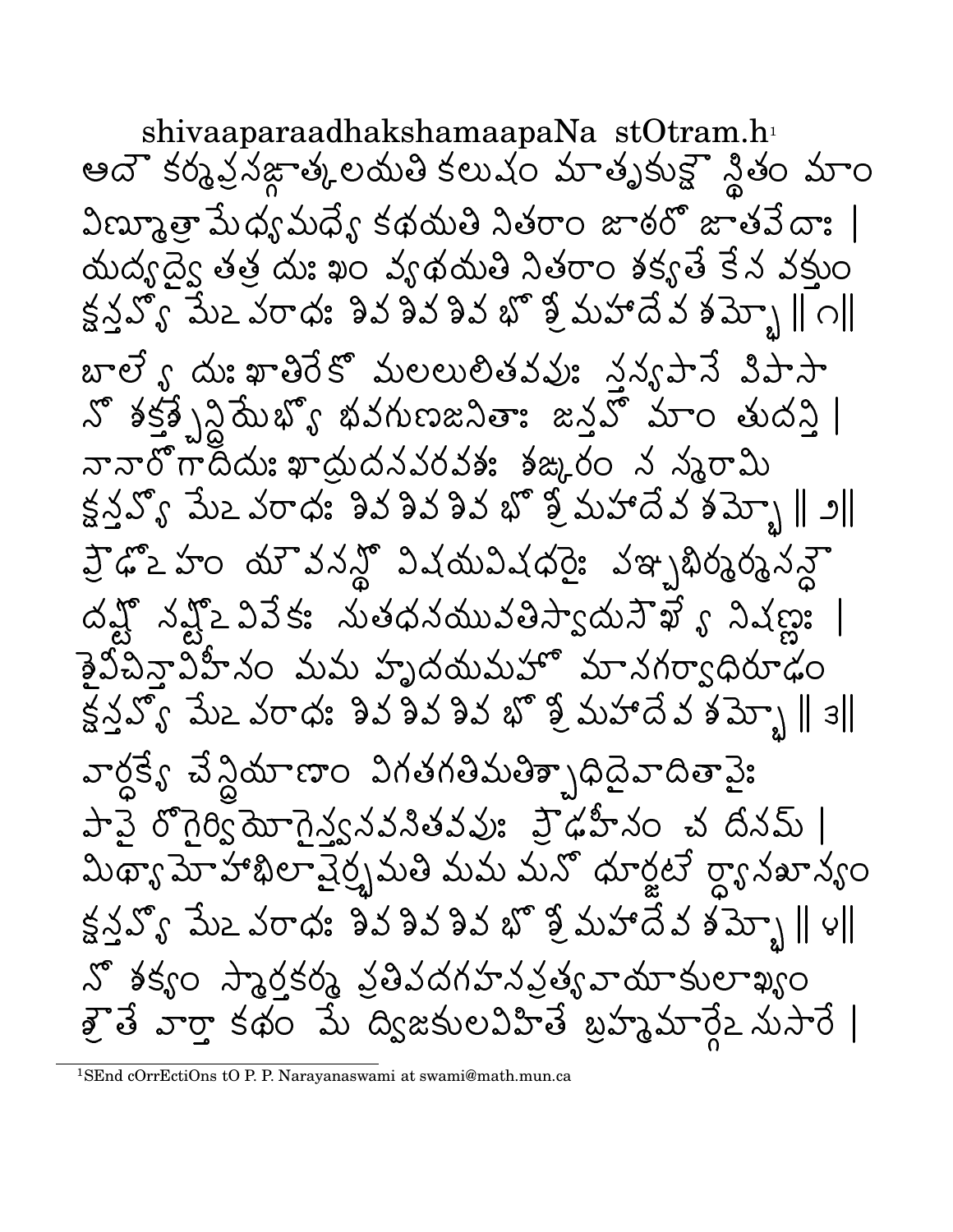జ్ఞాతో ధర్మో ఏచారైః శ్రవణమననయోః కిం నిదిధ్యానితవ్యం  $\mathbb{R}$ వ్వో మేఒ వరాధ: శివ శివ శివ భో శ్రీ మహాదేవ శమ్మో  $\parallel x\parallel$ స్నాత్వా వ్రత్యావకాలే స్నవసిధివిధౌ నాహృతం గాజ్జతోయం హజార్థం వా కదాచిదృహతరగహనాళ్లణౖటిల్వీదలాని | నానితా వద్మమాలా నరని వికనితా గన్దధూవైః త్వదర్థం క్షన్హ్య పేుఒ వరాధః శివ శివ శివ భొ శ్రీ మహాదేవ శమ్భై || ౬|| က်ကြွန်တွေ့ဆေးမြွင်ရာ အသံသားမြေး ဘာ အီဆိုဝ ညီသံ စဲဆိုဝ నో లీవ్లం చన్దనాద్యేః కనకవిరచితైః హజితం న ప్రమానైః | ధూపై: కర్పూరదిపైర్యి సిధరనముతైర్నై వ భక్ష్యో వహారై: క్షన్హ్య పేుఒ వరాధః శివ శివ శివ భొ శ్రీ మహాదేవ శమ్బో || ౭|| ధ్యాత్వా పిత్తే శివాఖ్యం వ్రచురతరధనం నైవ దత్తం ద్విజే భ్యో హవ్యం తే లక్షనజ్హేర్హత్రహవదనే వార్చితం బేజమనై: నొ తవ్తం గాజ్గాతిం వ్రతజననియమైః రుద్రజావ్యైర్న కేదైః క్షన్హ్య పేుఒ వరాధః శివ శివ శివ భొ శ్రీ మహాదే వ శమ్బో || శా|| వ్ధిత్వా స్థానే నరొజే ప్రణవమయమయత్కువ్నుకే (కుణ్ణలే) నూక్ష్మమా కాన్తే స్వాన్తే వ్రలోనే వ్రకటితవిభవే జ్యోతిరూవేఽవరాఖే ్ | లిజ్గజ్ఞో బ్రహ్మవాక్యే నకలతనుగతం శఙురం న న్మరామి క్షన్హ్య పేుఒ వరాధః శివ శివ శివ భో శ్రీ మహాదేవ శమ్బో || ౯|| నగ్నో ని: నఙ్గబద్ధ క్షిగుణవిరహితో ధ్వన్డమోహాన్దకారో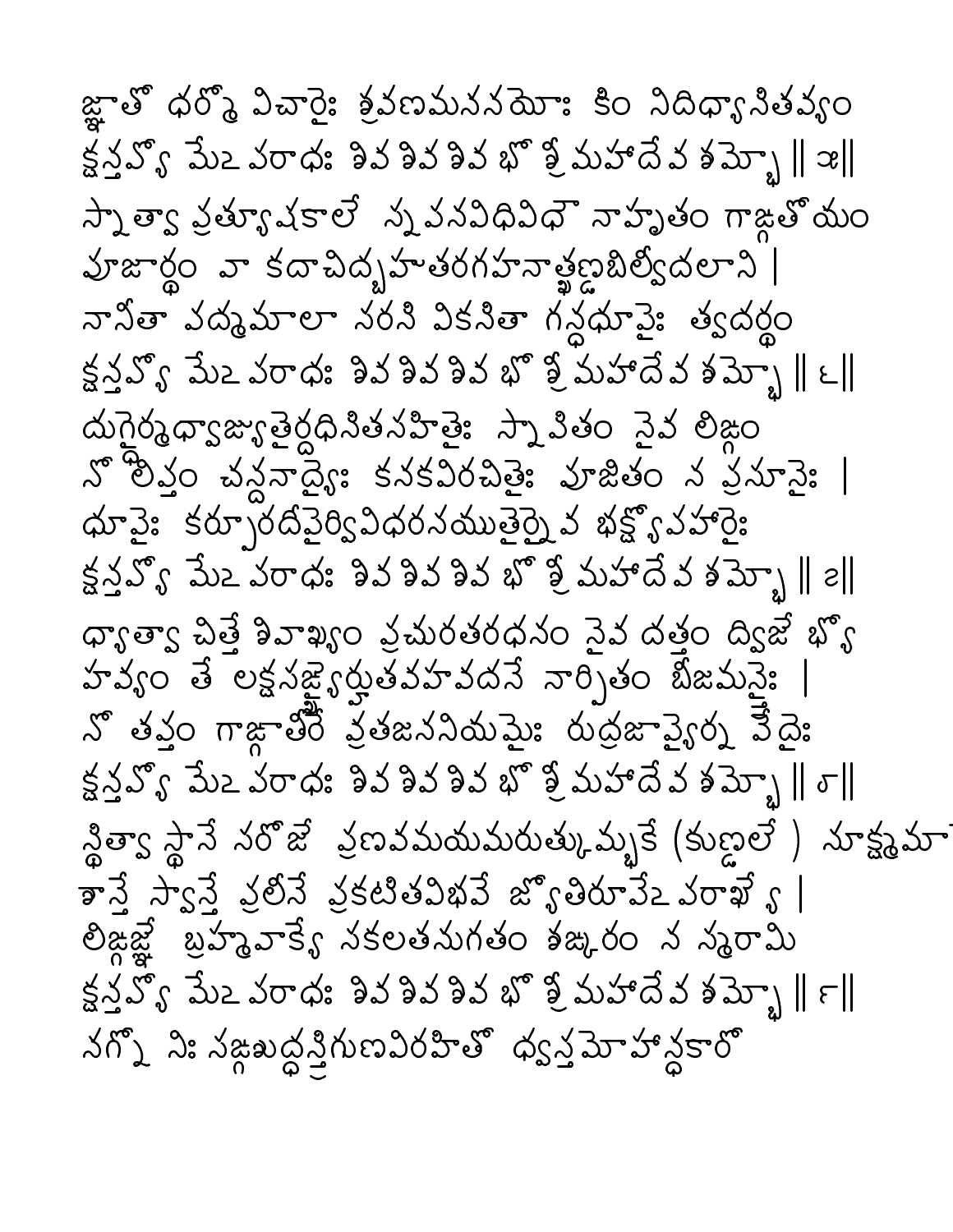వాసాగ్రే న్యన్త్రవృష్టిర్యిదితభవగుణ్యో నైవ దృష్ట్: కదాచిత్ | ఉన్మవ్యాఽ వన్థయా త్వాం విగతకలిమలం శజ్కరం న న్మరామి క్షన్హ్ మేఒ వరాధః శివ శివ శివ భొ శ్రీ మహాదేవ శమ్బో || ౧౦|| చన్ల ద్భాసిత శేఖరే నృరహరే గజ్గాధరే శజ్కరే నర్చైర్బూషితకణ్ఠకర్ణముగలే (వివరే) నేత్రో శ్లవైశ్వానరే | దన్తీత్వక్మ, తనున్ధరామ్భరధరే తైలొక్యసారే హరే  $\Delta$ ాక్టార్థం కురు పిత్తవృత్తిమచలామన్యైన్లు కిం కర్మభి:  $\parallel$  ററ $\parallel$ కిం వాఽ నేన ధనేన వాజికరిథిః ప్రాప్టేన రాజే ్వన కిం కిం వా వుత్రకలత్రమిత్రముభిర్ధే హేన గే హేన కిమ్ | జ్ఞాత్వెతణభజ్ధుల నవది రేత్యాజ్యం మనో దూరత: స్వత్మార్థం గురువాక్యతో భజ మన శ్రీపార్వతివల్లభమ్ | ౧౨|| ఆయుర్నశ్యతి వశ్యతాం వ్రతిదినం యాతి క్షయం యౌవనం క్రతాయాన్ని గతా: పునర్న దివసా: కాలో జగదృక్షక: | లక్ష్మీస్తో యతరఙ్ధభఙచవలా విద్యుచ్చలం జోవితం తస్మాత్తాς౦ (మా౦) శరణాగత౦ శరణద త్వ౦ రక్ష రక్షాధునా ∥ ౧౩∥ వన్డే దేవముమావతిం నురగురుం వన్డే జగత్కారణం  $3\frac{3}{2}$   $3\frac{1}{2}$ గభూ $\frac{1}{2}$ ణం మృగధరం వన్డే వఖానాం వతిమ్ | వన్దే నూర్య శశాజు వహ్ని నదునం వన్డే ముకున్దప్రియం కన్లే భక్తజనాశ్రమం చ వరదం వన్లే శివం శజ్కరమ్ ||౧౪|| గాత్రం భన్మనితం చ హనితం హస్తే కపాలం నితం